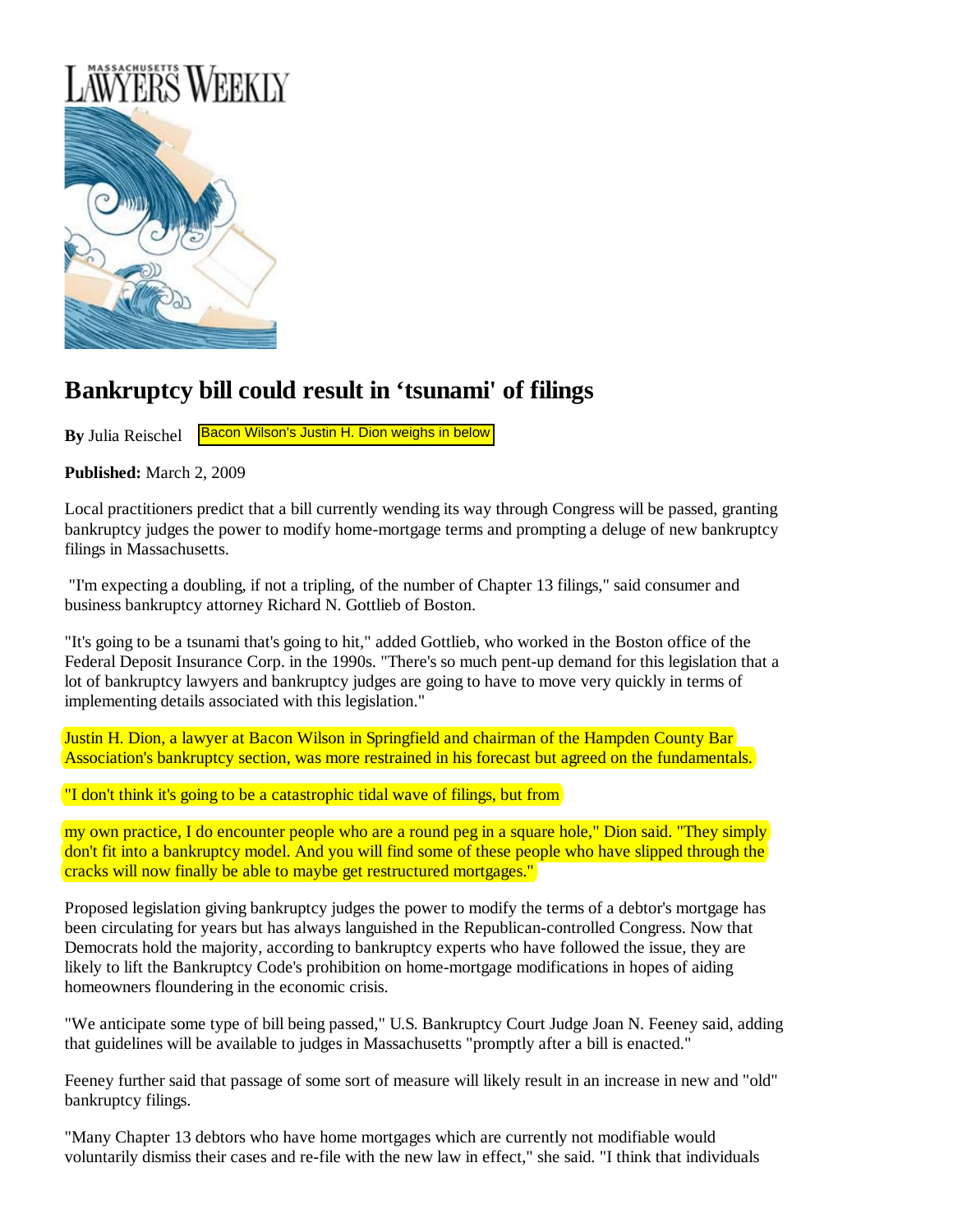with home mortgages which exceed the value of their property will have to evaluate the bankruptcy option and determine whether Chapter 13 or 11 is in their best interest."

## **Band-Aid on bad wound**

Bankruptcy judges currently have the power to reset the amount a debtor owes on most assets, including cars and even second homes, in what is commonly known as "cram-downs" or, more accurately, "stripdowns."

 But 11 U.S.C. §1322(b)(2) specifically exempts a debtor's primary residence from such modification, resulting in an untenable situation at a time when the real estate market is tanking and mortgage payments are ballooning, debtors' attorneys say.

The problem is, as the laws are written now, if you go into bankruptcy with a bad mortgage, you come out of bankruptcy with a bad mortgage," Dion explained. "It's almost the equivalent of putting a Band-Aid on a bad wound."

A bill that would give bankruptcy judges the power to modify mortgages, H.R. 200, sped through the Judiciary Committee of the U.S. House of Representatives the last week of January, sparking renewed debate around the country about the pros and cons of the potential change to bankruptcy law.

The legislation is sponsored by Rep. John Conyers Jr. of Michigan; a twin version in the Senate is awaiting debate on the House floor.

Concerned that the proposed legislation will grant bankruptcy judges extraordinary power, lenders and mortgage servicers have lobbied hard against the bill.

Attorneys representing mortgage holders in Massachusetts refused to comment on the issue when contacted by Lawyers Weekly, but bankruptcy practitioners who represent debtors are wholeheartedly in favor of the strip-down bill.

"Contrary to a lot of ballyhoo by the financial services roundtable and the mortgage bankers, this is not a question of an unelected bankruptcy judge destroying the use of contracts," Gottlieb said, adding that such arguments are "frivolous to the point of being stupid."

Gottlieb emphasized that banks "are going to suffer a loss one way or the other. The reason banks hate this bill is that it forces them to acknowledge that they suffer a loss on a timeframe that they don't control."

Consumer bankruptcy lawyer David G. Baker of Boston, co-chairman of the Massachusetts branch of the National Association of Consumer Bankruptcy Attorneys, traveled to Washington, D.C., earlier this month to lobby for the legislation.

"For me, it's the most important issue in my practice at the moment," he said. "From my perspective, it makes no sense that someone's principal residence should be singled out for special and unfavorable treatment. It's the only security that you can't modify. Bankruptcy judges are well situated and well accustomed to dealing with that sort of issue."

Feeney confirmed that bankruptcy judges in Massachusetts have extensive experience with modifying home mortgages, something they did until the U.S. Supreme Court ruled that the language of §1322(b)(2) prohibited home-mortgage modification in 1993.

"We're prepared to do what it takes to meet the challenge of new filings to take advantage of any mortgage modification," she said. "We allowed lien avoidance of home mortgages until the Supreme Court interpreted section 1322(b)(2) as prohibiting strip-downs. We have done this before."

## **'Disaster' for trustees?**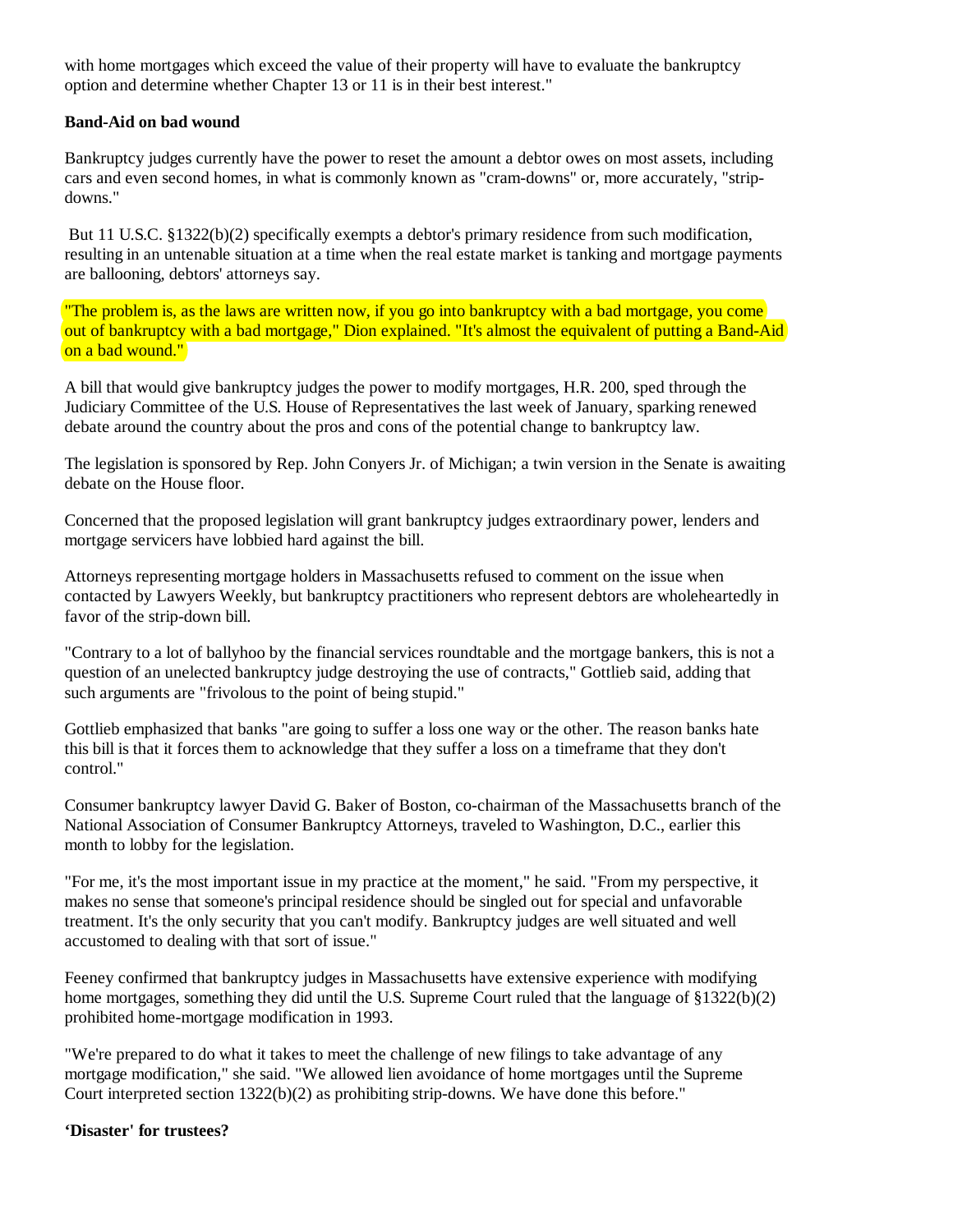While the main thrust of the proposed legislation is clear - the modification of home mortgages by bankruptcy judges - the details of the measure, which is still a work in progress, are less certain. One point, in particular, worries Chapter 13 trustees, the lawyers who manage money on behalf of debtors and are funded by fees they levy on the trusts.

According to Carolyn A. Bankowski, the Chapter 13 trustee for eastern Massachusetts, her counterparts across the country are concerned about a provision that would allow debtors to make payments directly to creditors. That would leave the offices of the Chapter 13 trustees underfunded at a time when they would be flooded with a massive increase in cases, she said.

 "If you had a huge number of people filing, and they were proposing to pay the payments direct, we wouldn't receive any fees," she said. "You'd have this huge crush of cases and no money that is available to the trustee."

Bankowski, whose office has handled an average of 250 to 290 cases per month for the past two years, said that if a strip-down bill passes, she expects the number of cases her office handles to double.

"It would be a disaster if we weren't getting any money," she said.

Representatives of the National Association of Chapter 13 Trustees are currently negotiating with members of Congress to add language to the bill allowing the trustees to collect a reduced commission on home-mortgage modifications, Bankowski said.

## **'Weapons in the arsenal'**

If a strip-down bill becomes law this year, it may change the landscape for non-bankruptcy attorneys as well.

Some lawyers hope that the legislation will help stem the tide of foreclosures that has brought the global economy to its knees by giving attorneys more leverage to negotiate favorable outcomes for debt-ridden clients and avoid Bankruptcy Court altogether.

If bankruptcy judges can strip down the value of a mortgage debt to the value of the vastly depreciated house that anchors it, creditors might become more willing to avoid Bankruptcy Court altogether, said Mark W. Powers, who practices at Bowditch & Dewey in Worcester and chairs the bankruptcy section of the Worcester County Bar Association.

 "I think it could give non-bankruptcy lawyers more weapons in their arsenal to help negotiations over distressed properties for their clients," he said. "They might have greater success in negotiation outcomes that are favorable to their clients simply by virtue that the legislation has passed."

For example, Powers said that real estate lawyers could rely on the specter of involuntary modifications of home mortgages to convince lenders to agree to a short sale of a property.

"I could see a situation where I could say, 'I could refer my client to a bankruptcy lawyer and then cram down the mortgage, or you could take your loss now,'" he said.

Judge Feeney said she also expects passage of strip-down legislation to prompt lenders to be more willing to modify loans outside of a courtroom.

"I would expect that mortgagees would have more incentive to do a voluntary modification," she said.

But Gottlieb said that only lenders who have not dabbled in mortgage-backed securities would respond to such incentives, because mortgages that have been chopped up and sold around the world as securities are owned by faraway bondholders who are unlikely to negotiate with the debtor, or even be aware of the potential strip-down.

"If the loan is being held by a bank itself, I agree, the bank will be able to make more decisions," he said.